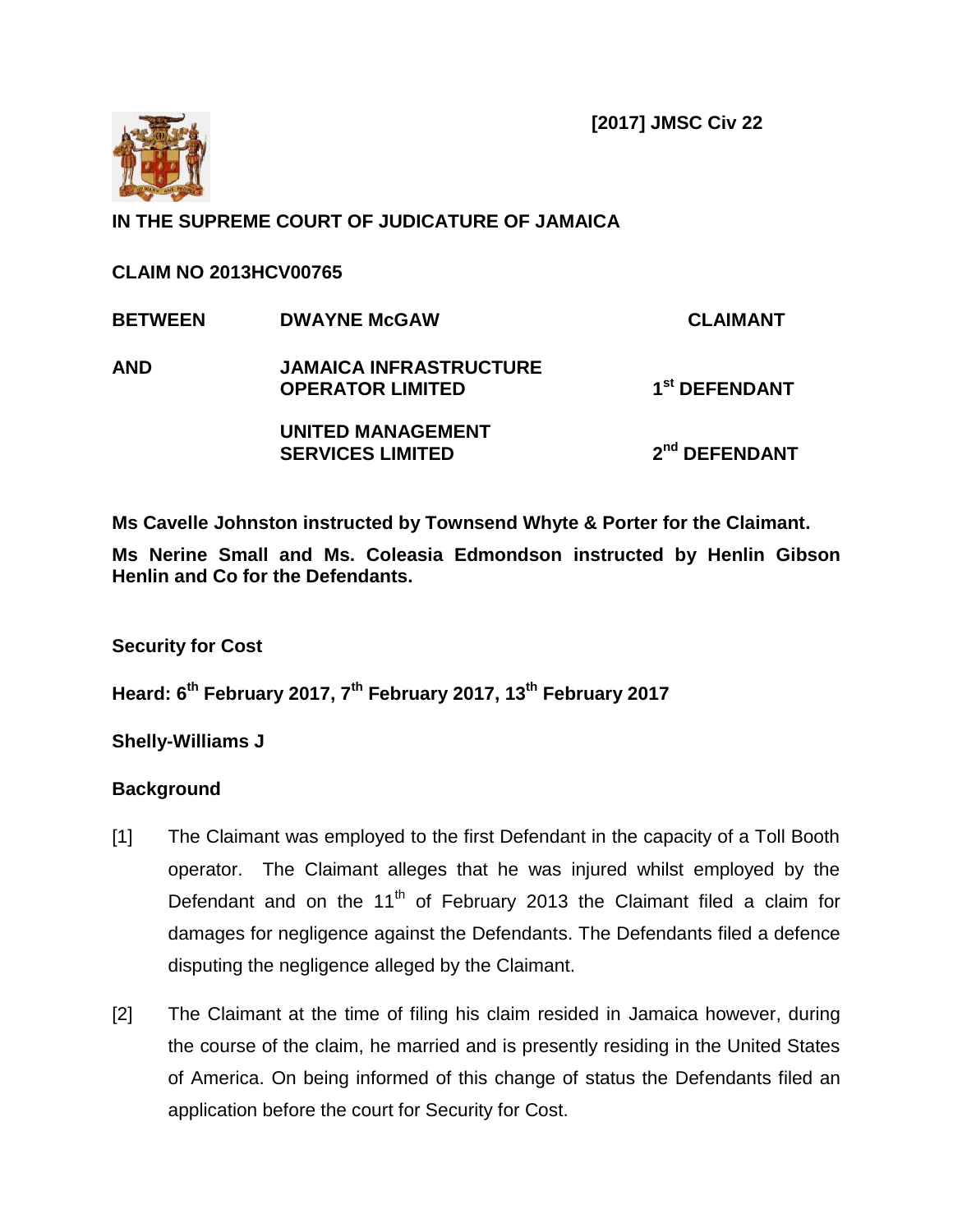- [3] The Defendants in their application is asking the Claimant to pay the sum of \$3,4000,000 into an interst bearing acount as Security for Cost. In support of this claim the Defendant filed two affidavits. Attached to the second affidavit was a break down of the legal fees as it relates to the trial of this matter. This is the sum being claimed as Security for Cost.
- [4] The Claimant filed an affidavit in response to this application indicating that he is not permannetly residing in the United States. Attached to his affidavit was a letter from the United States Immigaration Department showing that his application for status in the united States had been denied. He proferred that he had assests in Jamaica, as his mother was in charge of a house that he assisted with, and that he was paying for furniture for that house. He indicated that he was unable to pay any sum for Security for Cost.

#### **APPLICANT'S SUBMISSION**

[5] The Applicants/Defendants argued in this case that the Claimant is ordinarly resident out of the jurisdiction and that he voluntarily changed his status. Based on this fact the Claimant will be able to evade the consequences if at the time of judgment costs are awarded against him. They argue that based on this fact an order for Security for Cost is usually made unless there are special circumstances to the contrary. In this they submitted that there were no special circumstnces and as such, the court should grant the order for Security for Cost. In support of their application the Applicant relied on the cases of **Pazelack KG v Pazelack (UK) Ltd.** (1987) 1 All ER 1074, **Manning Industries Inc and another v Jamaica Public Services Ltd** Suit No C.L. 2002/M058 and **Kidson Barnes v City of Kingston Co-orperative Credit Uninon Limited** No C.L. 2002 / B-134.

### **RESPONDENT'S SUBMISSION**

[6] The Respondent/Claimant submitted that he was not ordinarily resident in the United States and as such should not be the subject of an order for Security for Cost. The Claimant argued that he had resided in Jamaica at the time of the filing of the Claim but subsequently got married. He had indicated his change of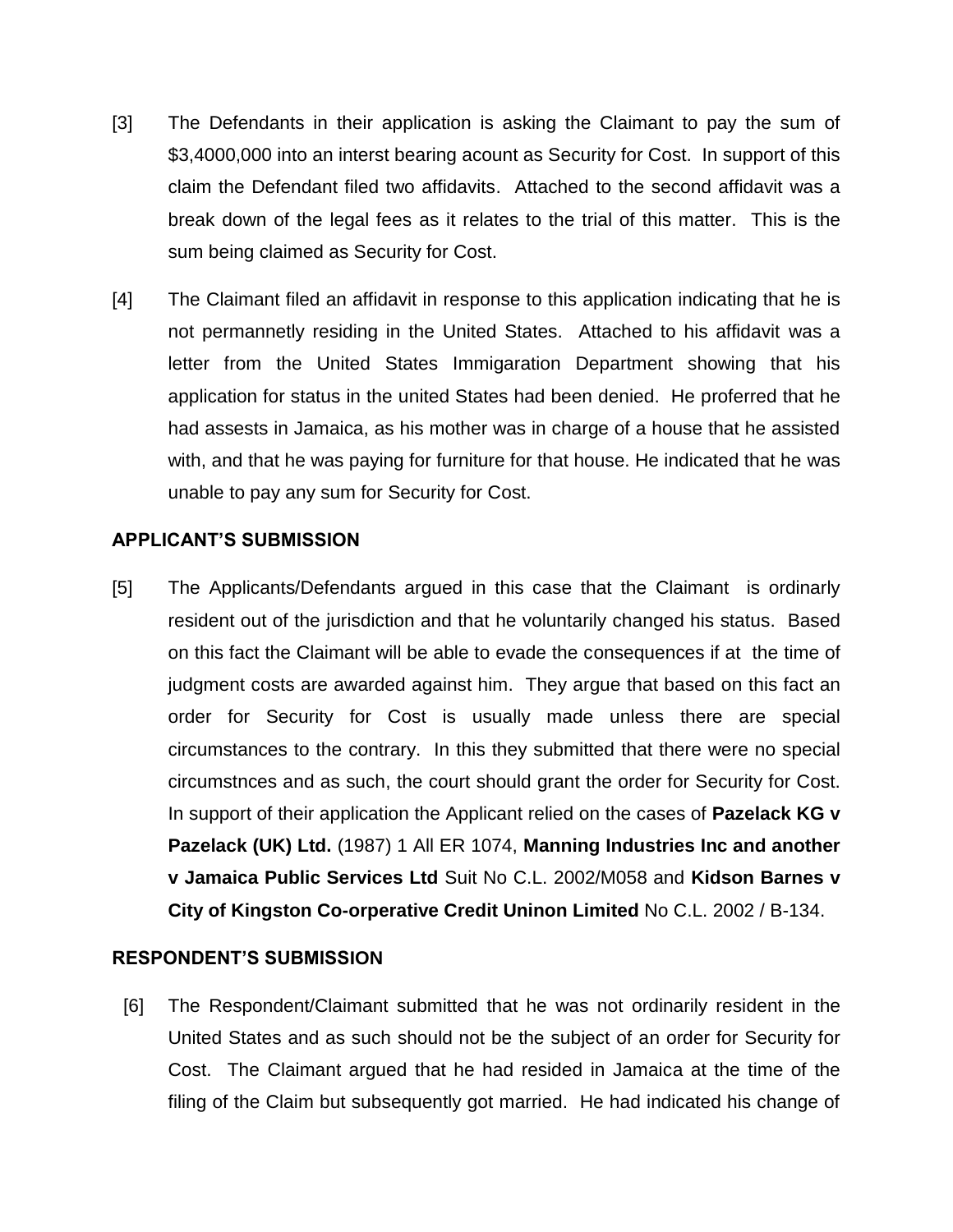address to the court and had fully submitted to the jurisdiction of the court. He had attended the case management hearing and would have attended the pretrial review however all the parties were excused from attendance. The Defendants had requested that he submit to an examination of the doctor of their choice in Jamaica and he attended that examination. He argued that the Defendant's doctor had examined him and found among other injuies that he had a 2% whole person disability.

[7] He indicated that his mother was in charge of a property in Jamaica and he assisted his mother with that property. He indicated that this is the asset he had in Jamaica that could satisfy any order as to cost in favour of the Defendants. He indicated that he was unable to pay the security for cost and he had no intention to shirk the responsibilities to the court. In support of his submissions the Claimant relied on the case of **Symsure Limited v Kevin Moore** Civil Appeal No 85/2014

## **THE LAW**

[8] Rules 24.2 and 24.3 of the CPR deals with the application for security for costs

read as follows:

### **"Application for order for security for costs**

24.2

- (1) A defendant in any proceedings may apply for an order requiring the claimant to give security for the defendant's costs of the proceedings.
- (2) Where practicable such an application must be made at a case management conference or pre-trial review.
- (3) An application for security for costs must be supported by evidence on affidavit.
- (4) Where the court makes an order for security for costs, it will
	- a. determine the amount of security; and
	- b. direct –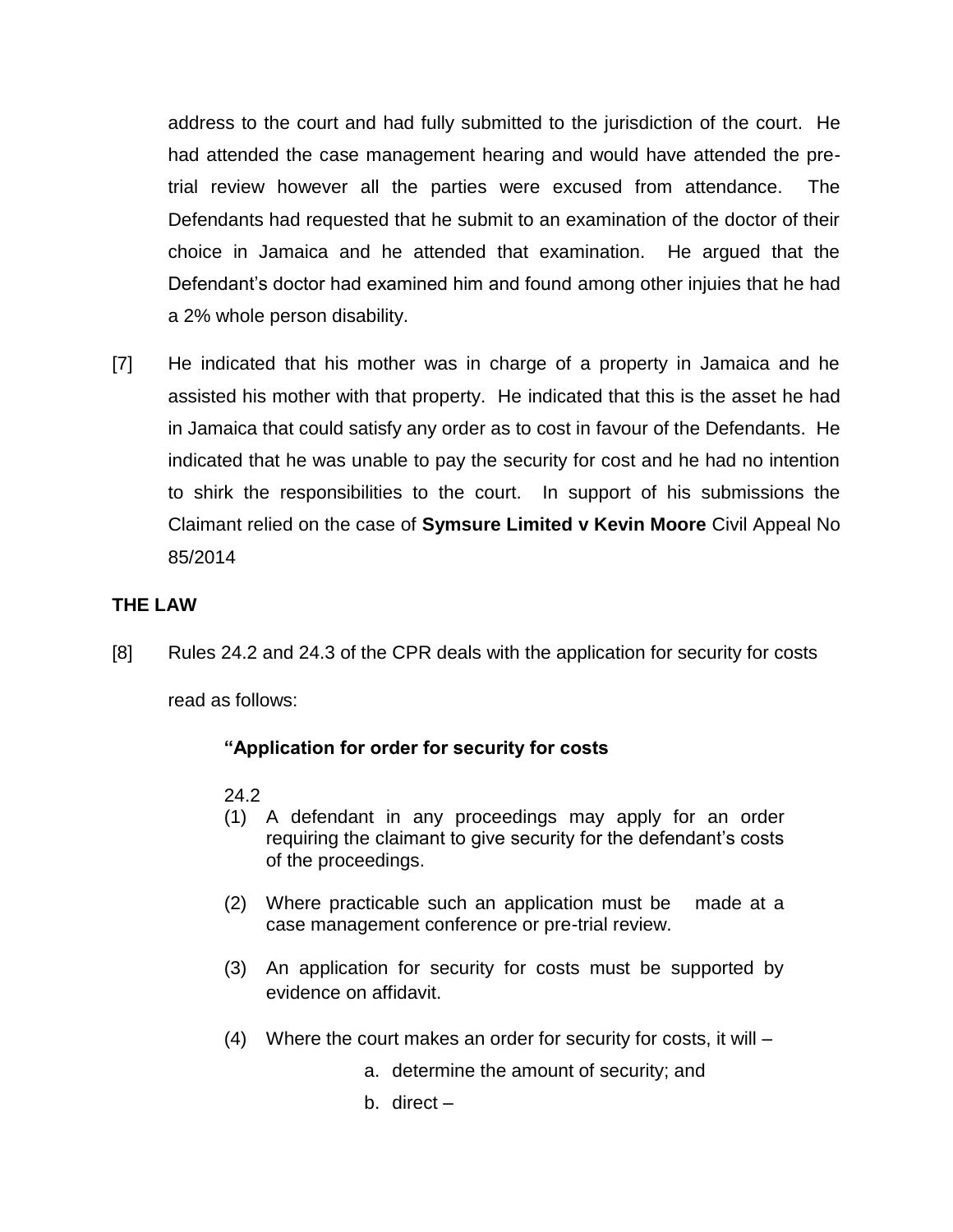- i. the manner in which, and
- ii. the date by which the security is to be given.

### [9] **Conditions to be satisfied**

24.3. The court may make an order for security for costs under rule 24.2 against a claimant only if it is satisfied, having regard to all the circumstances of the case, that it is just to make such an order, and that –

- (a) The claimant is ordinarily resident out of the jurisdiction;
- (b) The claimant is a company incorporated outside the jurisdiction;
- (c) The claimant:
	- (i) Failed to give his or her address in the claim form;
	- (ii) gave an incorrect address in the claim form; or
	- (iii) has changed his or her address since the claim was commenced,

With a view to evading the consequences of the litigation;

- (d) The claimant is acting as a nominal claimant, other than as representative claimant under Part 21, and there is reason to believe that the claimant will be unable to pay the defendant's costs if ordered to do so;
- (e) The claimant is an assignee of the right to claim and the assignment has been made with a view to avoiding the possibility of a cost order against the assignor;
- (f) Some person other than the claimant has contributed or agreed to contribute to the claimant's costs in return for a share of any money or property which the claimant may recover; or
- (g) The claimant has taken steps with a view to placing the claimant's; assets beyond the jurisdiction of the court."
- [10] Additionally, rule 30.3 of the CPR which governs the making of affidavit evidence provides as follows: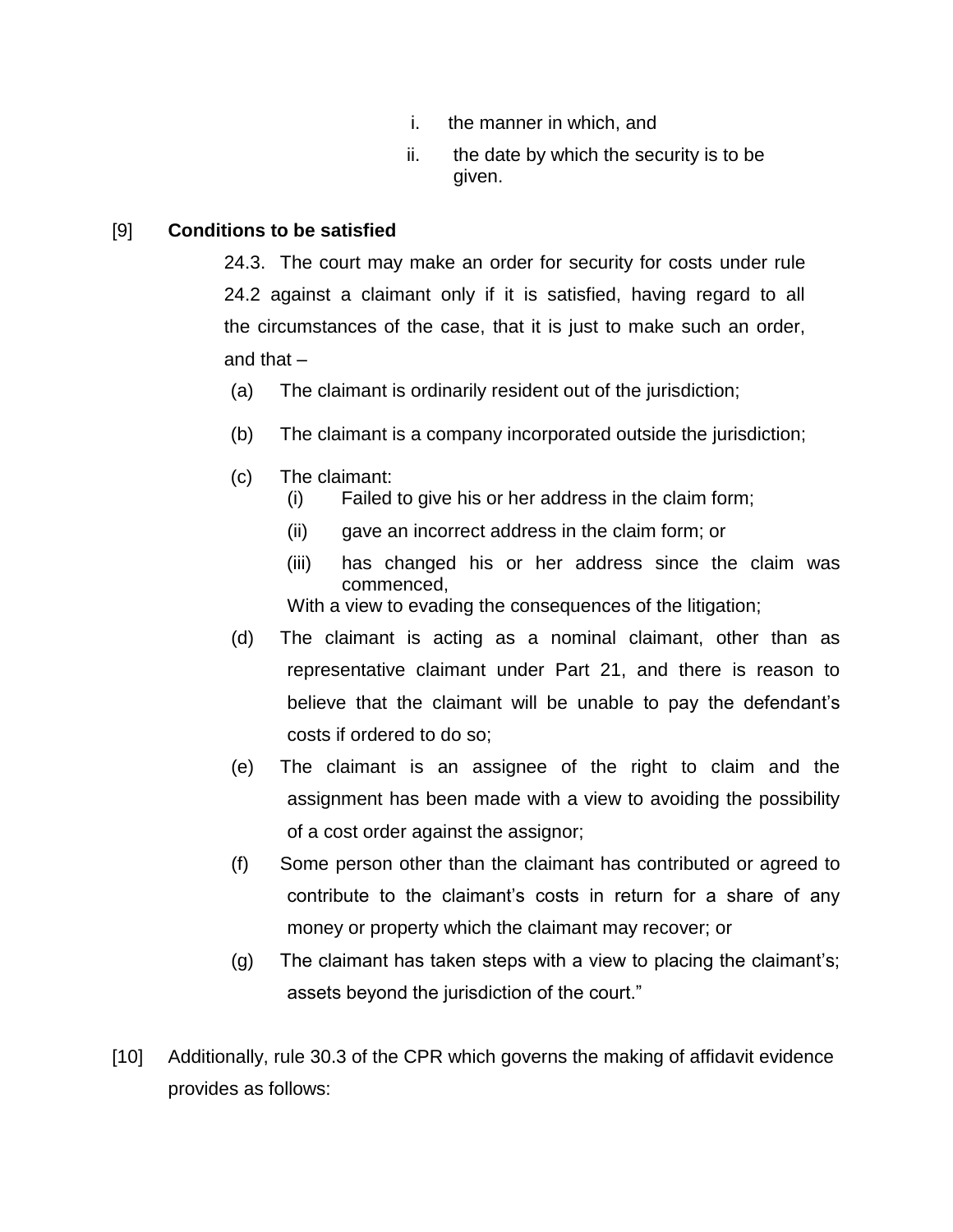- (a) "The general rule is that an affidavit may contain only such facts as the deponent is able to prove from his or her own knowledge;
- (b) However an affidavit may contain statements of information and belief—
	- (a) Where any of these Rules so allows; and
	- (b) Where the affidavit is for use in an application for summary judgment under Part 15 or any procedural or interlocutory application, provided that the affidavit indicates
		- i. Which of the statements in it are made from the deponent's own knowledge and which are matters of information or belief; and
		- ii. the source for any matters of information and belief.
		- iii. The court may order that any scandalous, irrelevant or otherwise oppressive matter be struck out of any affidavit…"
- [11] In **Porzelack KG v. Porzelack (UK) Ltd,** Sir Nicolas Browne-Wilkinson, Vice

Chancellor, in his judgment stated at pages 1076 and 1077 that:

"**The purpose of ordering security for costs against a plaintiff ordinarily resident outside the jurisdiction is to ensure that a successful defendant will have a fund available within the jurisdiction of this court against which it can enforce the judgment for costs. It is not, in the ordinary case, in any sense designed to provide a defendant with security for costs against a plaintiff who lacks funds. The risk of defending a case brought by a penurious plaintiff is as applicable to plaintiffs coming from outside the jurisdiction as it is to plaintiffs resident within the jurisdiction"**

**"I do not think that is a right course to adopt on an application for security for costs. The decision is necessarily made at an interlocutory stage on inadequate material and of the possibilities of success or failure merely blows the case up into a large interlocutory hearing involving great expenditure of both money and time**."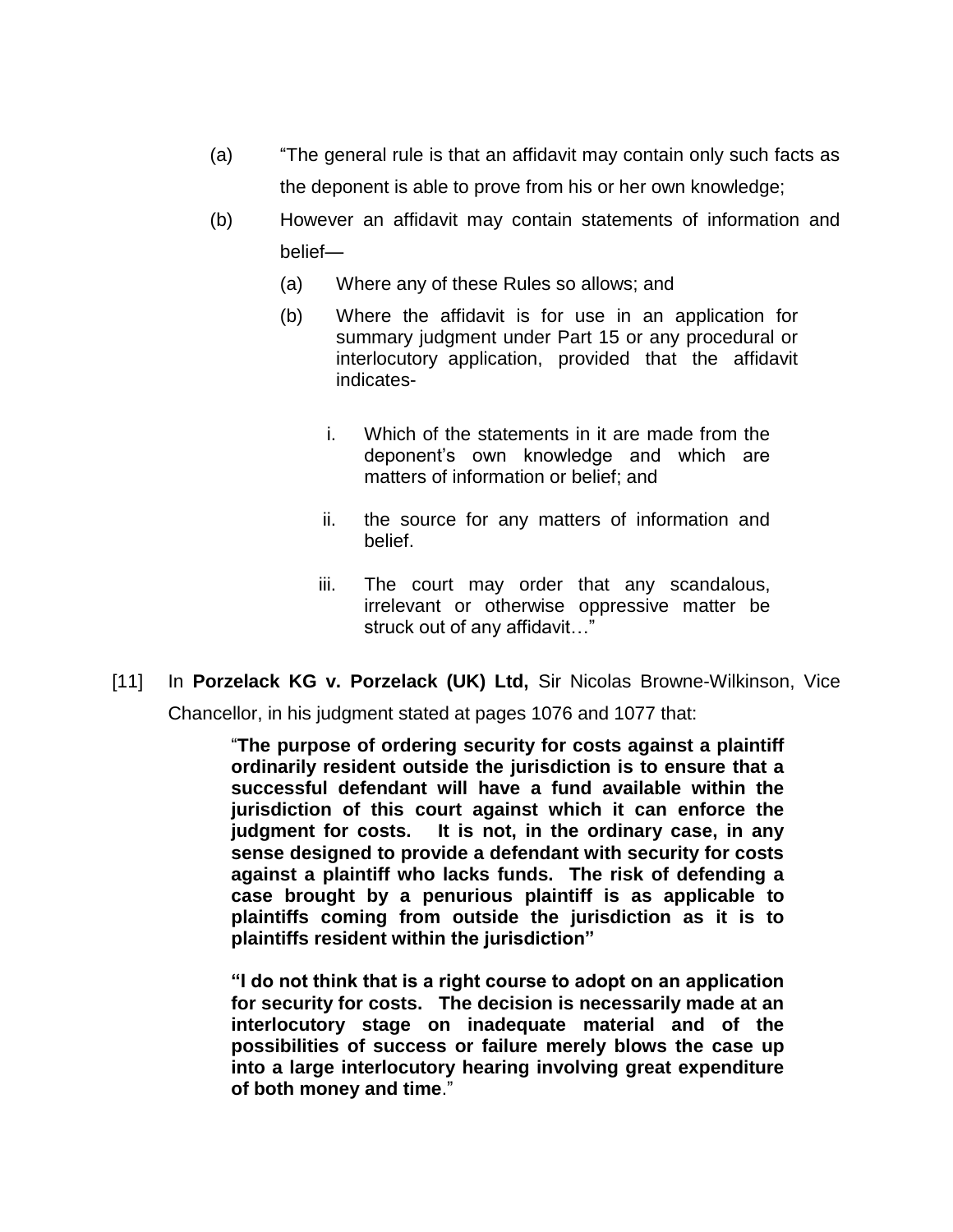The Vice-Chancellor went on to indicate the approach the court should take in relation to the evidence before the court at the security for Cost hearing stage. He stated that:-

**Undoubtedly, if it can clearly be demonstrated that the plaintiff is likely to succeed, in the sense that there is a very high probability of success, then that is a matter that can properly be weighed in the balance. Similarly, if it can be shown that there is a very high probability that the defendant will succeed, that is a matter that can be weighed. But for myself I deplore the attempt to go into the merits of the case unless it can be clearly demonstrated one way or another that there is a high degree of probability of success or failure**."

- [12] In **Hernett, Sorrell and Sons Ltd v Smithfield Foods Ltd**, reviewed the Supreme Court Practice, 1982, volume 1, page 435, Belgrave J suggested that there are several factors which the court may take into account when considering application for security for costs, namely:
	- 1) Whether the plaintiff's claim is bona fide and not a sham.
	- 2) Whether the plaintiff has a reasonably good prospect of success.
	- 3) Whether there is an admission by the defendant on the pleadings or elsewhere that money is due.
	- 4) Whether there is a substantial payment into court on an "open offer" of a substantial amount
	- 5) Whether the application for security was being used oppressively so as to stifle a genuine claim.
	- 6) Whether the plaintiff's want of means has been brought about by any conduct by the defendant, such as delay in payment or in doing their part of the work.
	- 7) Whether the application for security is made at a late stage of the proceedings.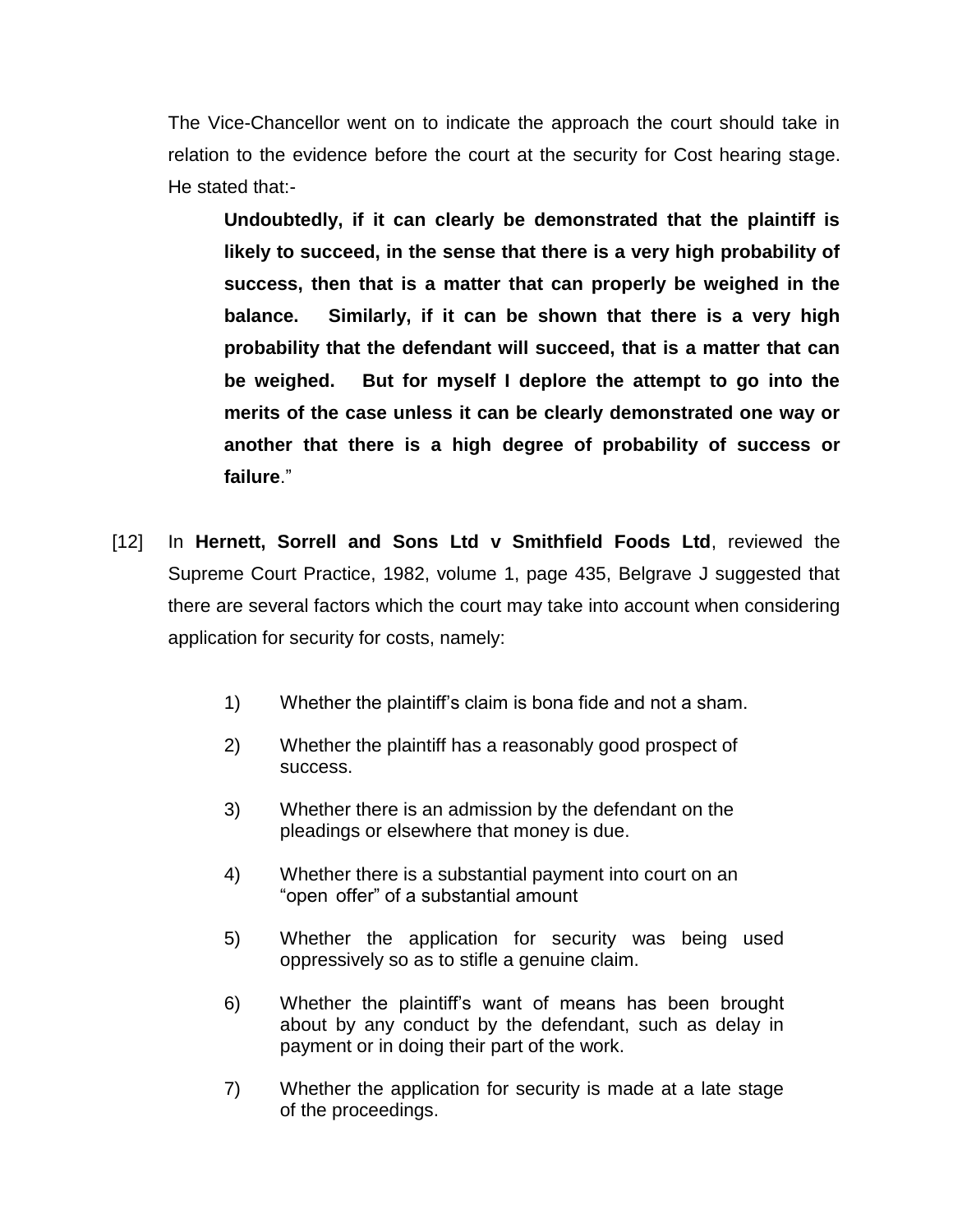[13] In the case of **Symsure Limited v Kevin Moore Phillips**, JA at paragraph 47 of the judgment stated:-

> *"that once one or more of the factors stated in the rules have been satisfied, then the court must endeavour to ascertain whether it was just to make the order. The court ought to consider, though not in any great detail, the success of the claim, and also whether the order could stifle a genuine claim. The order clearly ought not to do that, however, the defendant should not be forced to defend a claim that is a sham, and one in respect of which he may not be able to recover his costs and unnecessary expenses if the claimant in the case is unsuccessful."*

At paragraph 48 Phillips JA also opined that:-

 *Delay in making the application, as adverted to earlier, is also a factor to be considered. As indicated, the application ought to be made at a very early stage of the proceedings. It has been said that the lateness itself may be a reason to refuse the application, particularly if the application is made very close to the trial date and the sum asked for is exorbitant, or in any event, very high, as it may cause suspicion as to the genuineness of the claim.*

[14] In the case of **Belgrave J in Harnett, Sorrell and Sons Ltd v Smithfield Foods Ltd**, the applicant for security for costs failed to disclose what the costs incurred to date were, and what the final costs could be. The learned judge stated in that he:-

> **felt a strong suspicion that the claim was not genuine" and that the size of the claim for security for costs was oppressive, and could have had the effect of stifling a genuine claim, which might well have been the motive for filing the same.**

### **ANALYSIS**

[15] There are a number of factors that I have to take into consideration when exercising my discretion as to whether or not I should make an order for Security for Cost. The first being whether or not the Claimant is ordinarily resident outside of Jamaica. Ordinarily resident is defined in the case of **Lysatt v**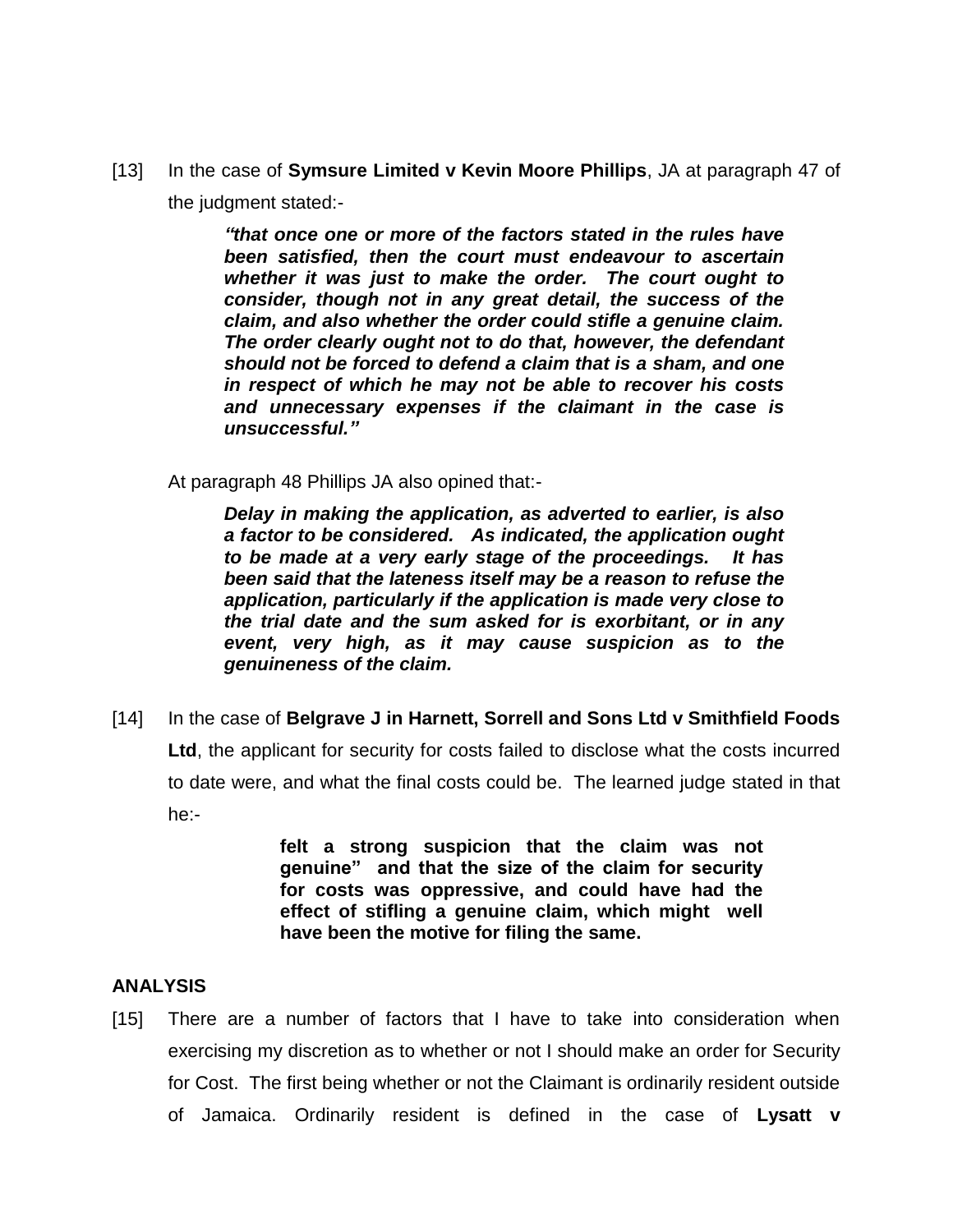**Commissioners of Inland Revenue** as Claimants habitual and normal residence as opposed to any temporary or occasional residence. In this case the Claimant's affidavit indicates that he resides with his wife in the United States of America. He has applied for residence status and has been refused by the immigration department. This does not preclude the fact that he still resides there with his wife. The refusal has informed him as to his options to pursue other avenues. Based on the evidence it is clear that the Claimant is ordinarily resident outside of Jamaica.

- [16] The Claimant at the start of this claim indicated that his address was one in Jamaica. Subsequent to filing the claim the Claimant migrated to the United States of America to reside with his wife. The fact that he migrated was indicated to the Defendants and to the court and his new address has been placed on record. One consideration for applications for security for cost is whether or not the Claimant is seeking to evade the court by failing to inform the court of his address or preferring incorrect addresses to the court. This is not the situation in this case. I note that the Claimant has attended court on all occasions that he has been required to do so. I do not find that the Claimant is seeking in this manner to evade the court's jurisdiction.
- [17] The next factor that I should take into consideration is whether or not the claim that is before the court is a sham. I have taken note of the affidavit evidence presented to the court. I am not making a finding as to whether or not the Claimant has a strong case to be litigated as that is not the function of this application. I note however that the issue to be decided by the court is whether or not the Claimant had been injured whilst working with the Defendant and if the defendant had a duty of care to the Claimant. In this case the Claimant had submitted a number of medical reports indicating that he had been injured whilst at work. The doctor for the Defendant had examined that Claimant and proferred a report indicating that the Claimant had injuries which amounted to 2% whole impairment. The source of the injuries is a matter of fact to be determined by the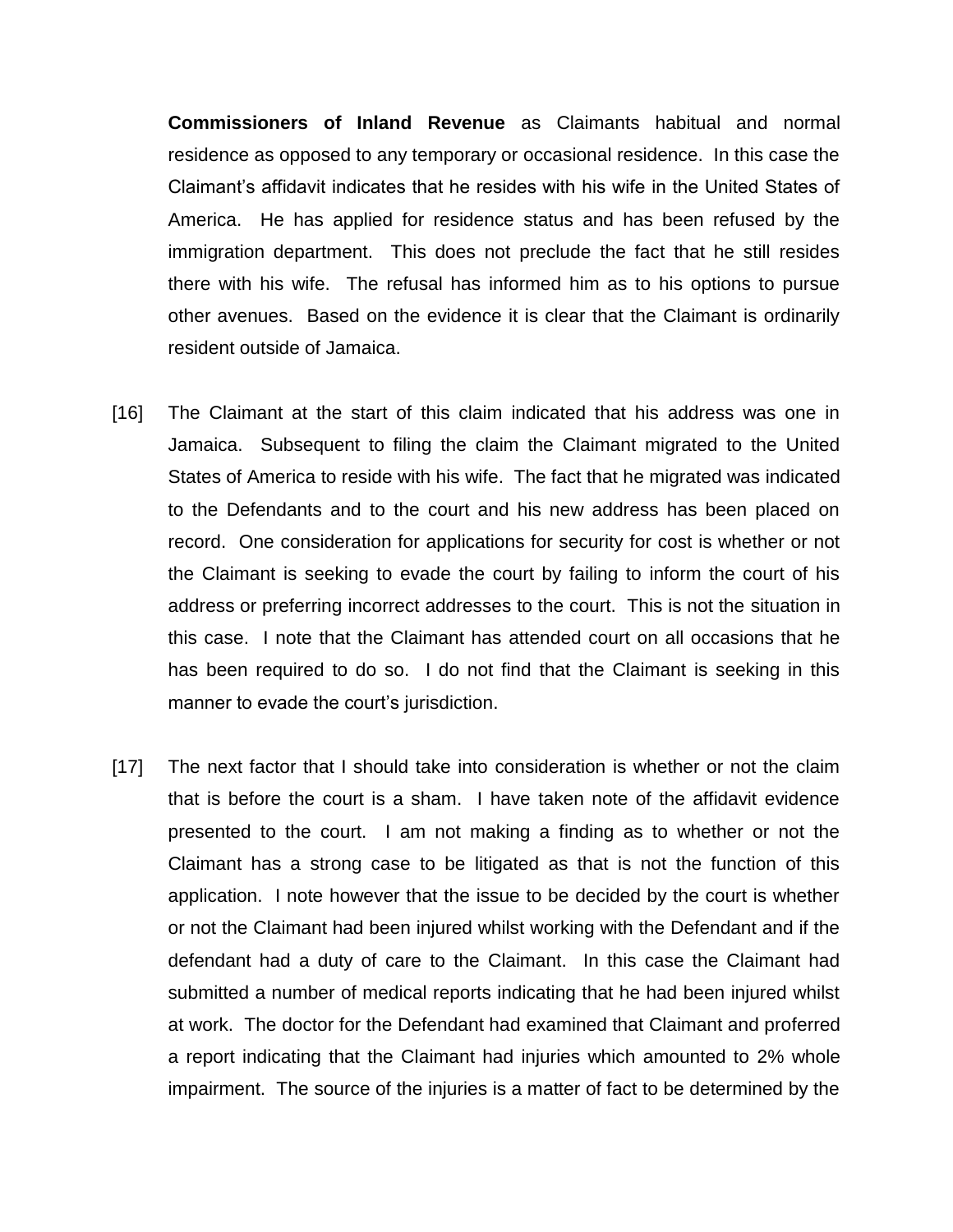court. Whether the Defendant was negligent is a matter to be determined by the court, however the fact the Claimant presently has some injuries is not in issue. This does not appear to be a sham claim.

- [18] The Claimant had argued that the application should be refused due to the delay in presenting it. The Claimant also submitted as well that the application is premature that the residential status of Claimant had not been determined in the United States of America. I do not find favour with this submission as the Claimant has changed his place of residence during the course of this case so the Defendants can properly make the application before the court. The application I find also is not late as the rules allow for the application to be made at the Pre-trial stage which is when it is being done. The claim has been before the court since 2013 and if the Claimant had been residing abroad from the start of the claim then there may have been merit in that submission, however the Claimant changed his address whilst the claim was before the court.
- [19] The claimant argued that he was unable to pay the security for cost and that the Defendants was using the application as a means to chase the Claimant from the seat of Justice. The Claimant submitted that in any event the amount being claimed as security for cost was excessive and ought not be granted by the court. The Defendant argued that the sum for the security for cost was realistic and ought to be granted. The sum being claimed in relation to security for cost in this particular claim although attempts were made to justify the breakdown of the relevant legal fees seems to be excessive. I find due to the type of case, the fact that there were some injuries sustained by the Claimant although the source of the injuries is a matter of fact to be determined by the court, and the fact that the Claimant has always been forthright with the court as it relates to his address I will not grant the application for Security for Cost.
- [20] Based on the fact that the Claimant is now residing in the United States of America and that this change of residence took place whilst the claim was before